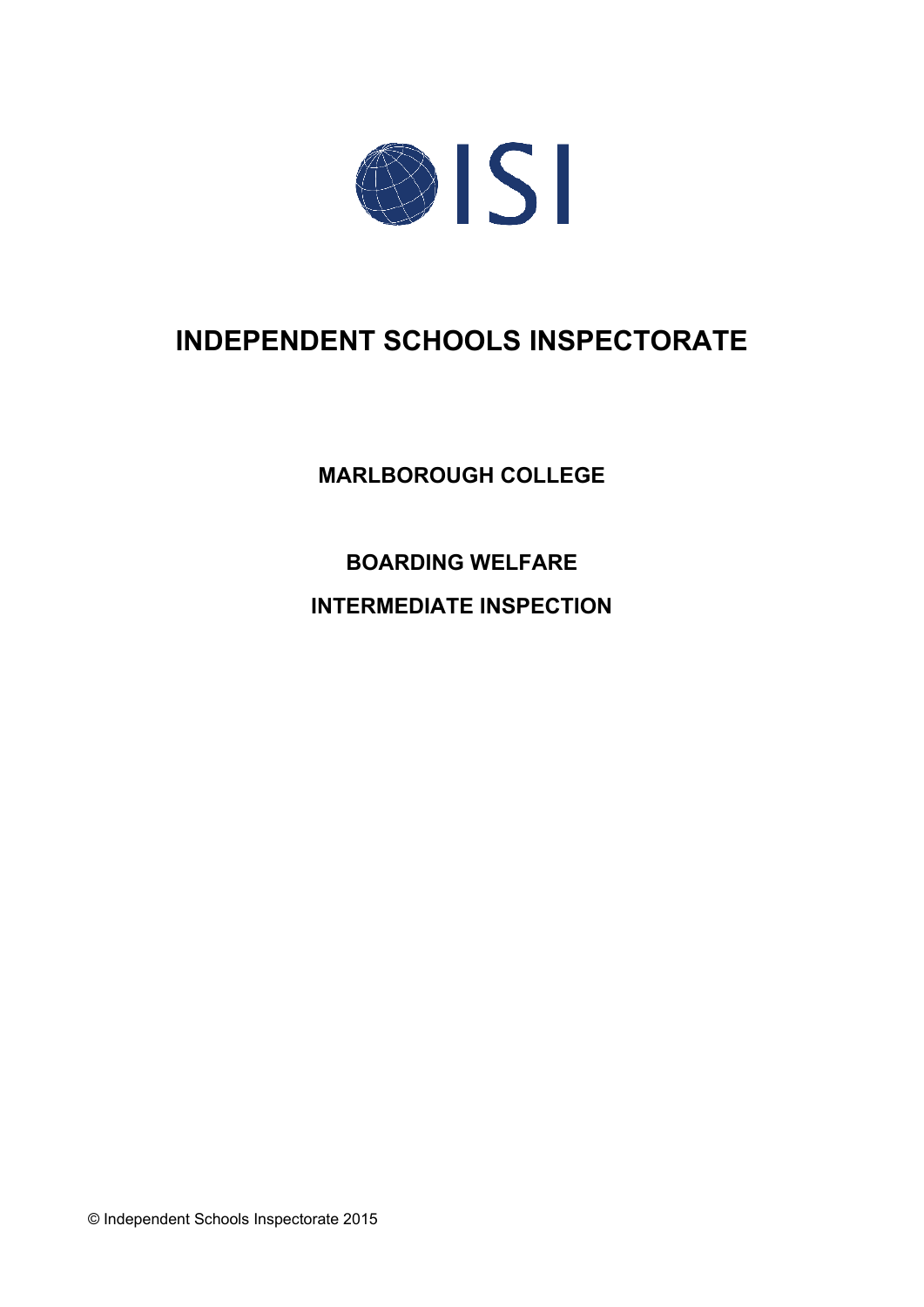# **INDEPENDENT SCHOOLS INSPECTORATE**

# **Marlborough College**

| Full Name of School              | <b>Marlborough College</b>                                               |     |         |   |
|----------------------------------|--------------------------------------------------------------------------|-----|---------|---|
| <b>DfE</b> Number                | 865/6013                                                                 |     |         |   |
| Registered Charity Number 309486 |                                                                          |     |         |   |
| Address                          | <b>Marlborough College</b><br>Marlborough<br><b>Wiltshire</b><br>SN8 1PA |     |         |   |
| <b>Telephone Number</b>          | 01672892400                                                              |     |         |   |
| <b>Fax Number</b>                | 01672892407                                                              |     |         |   |
| <b>Email Address</b>             | master@marlboroughcollege.org                                            |     |         |   |
| Master                           | Mr Jonathan Leigh                                                        |     |         |   |
| <b>Chairman of Governors</b>     | <b>Lord Malloch-Brown KCMG PC</b>                                        |     |         |   |
| Age Range                        | 13 to 18                                                                 |     |         |   |
| <b>Total Number of Pupils</b>    | 928                                                                      |     |         |   |
| <b>Gender of Pupils</b>          | Mixed (556 boys; 372 girls)                                              |     |         |   |
| Number of Day Pupils             | Total:                                                                   | 37  |         |   |
| <b>Number of Boarders</b>        | Total:                                                                   | 891 |         |   |
|                                  | Full:                                                                    | 891 | Weekly: | 0 |
| <b>Inspection Dates</b>          | 3 Mar 2015 to 5 Mar 2015                                                 |     |         |   |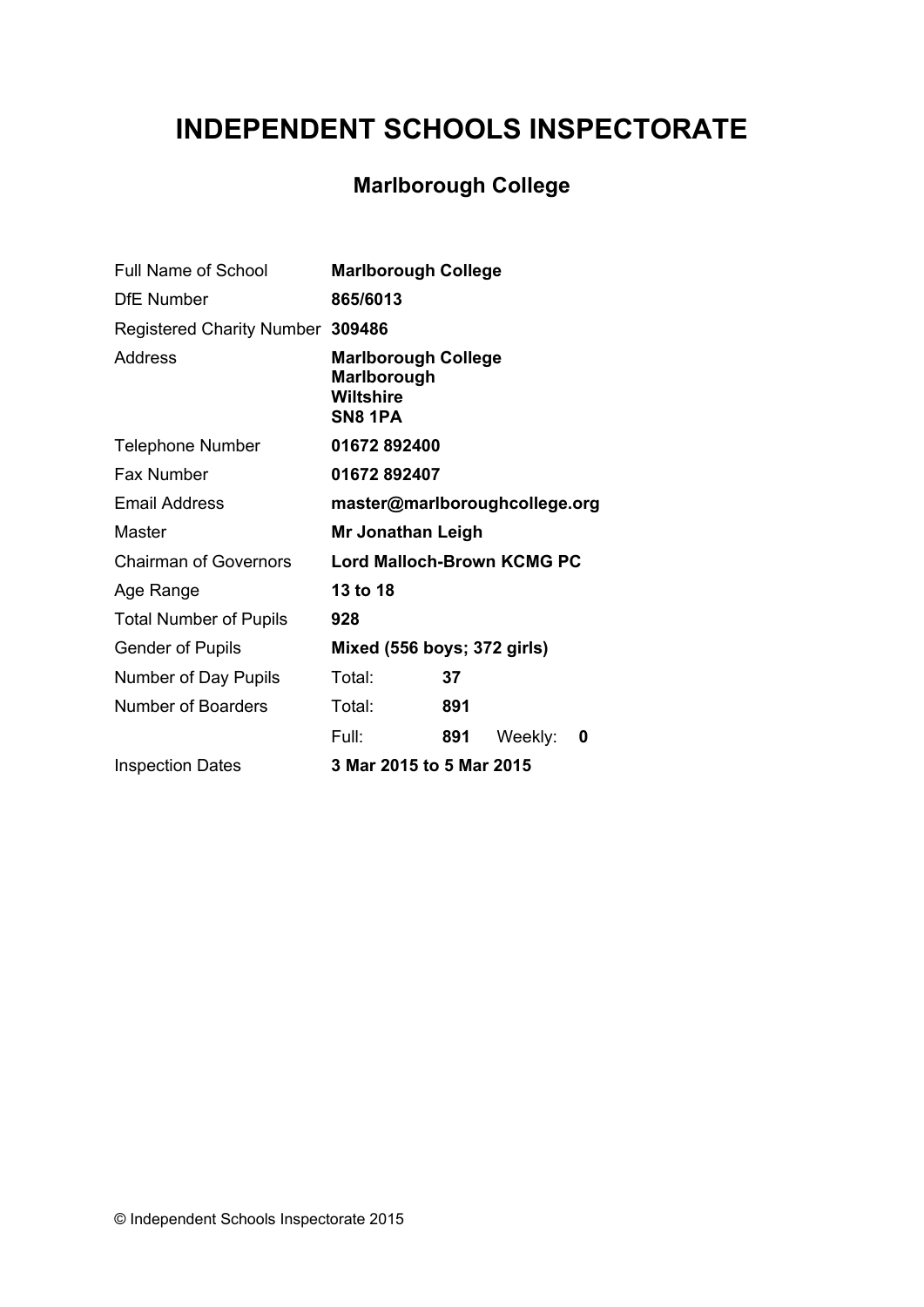# **PREFACE**

This inspection report follows the ISI schedule for intermediate inspections, focusing primarily on compliance with the National Minimum Standards for Boarding Schools (NMS). The inspection occurs over a period of two and a half continuous days in the school.

The Independent Schools Inspectorate (ISI) is the body approved by the Secretary of State for the purpose of inspecting schools belonging to the Independent Schools Council (ISC) Associations and reporting on compliance with the Education (Independent School Standards) (England) Regulations 2014, as amended. This inspection focuses on the school's compliance with the National Minimum Standards for Boarding Schools. -lt comments on the progress made by the school in meeting the recommendations set out in the most recent statutory boarding inspection.

The inspection of the school is from an educational perspective and provides limited inspection of other aspects, although inspectors comment on any significant hazards or problems they encounter which have an adverse impact on children. The inspection does not include:

- (i) an exhaustive health and safety audit
- (ii) an in-depth examination of the structural condition of the school, its services or other physical features
- (iii) an investigation of the financial viability of the school or its accounting procedures
- (iv) an in-depth investigation of the school's compliance with employment law.

Inspectors may be aware of individual safeguarding concerns, allegations and complaints as part of the inspection process. Such matters will not usually be referred to in the published report but will have been considered by the team in reaching their judgement.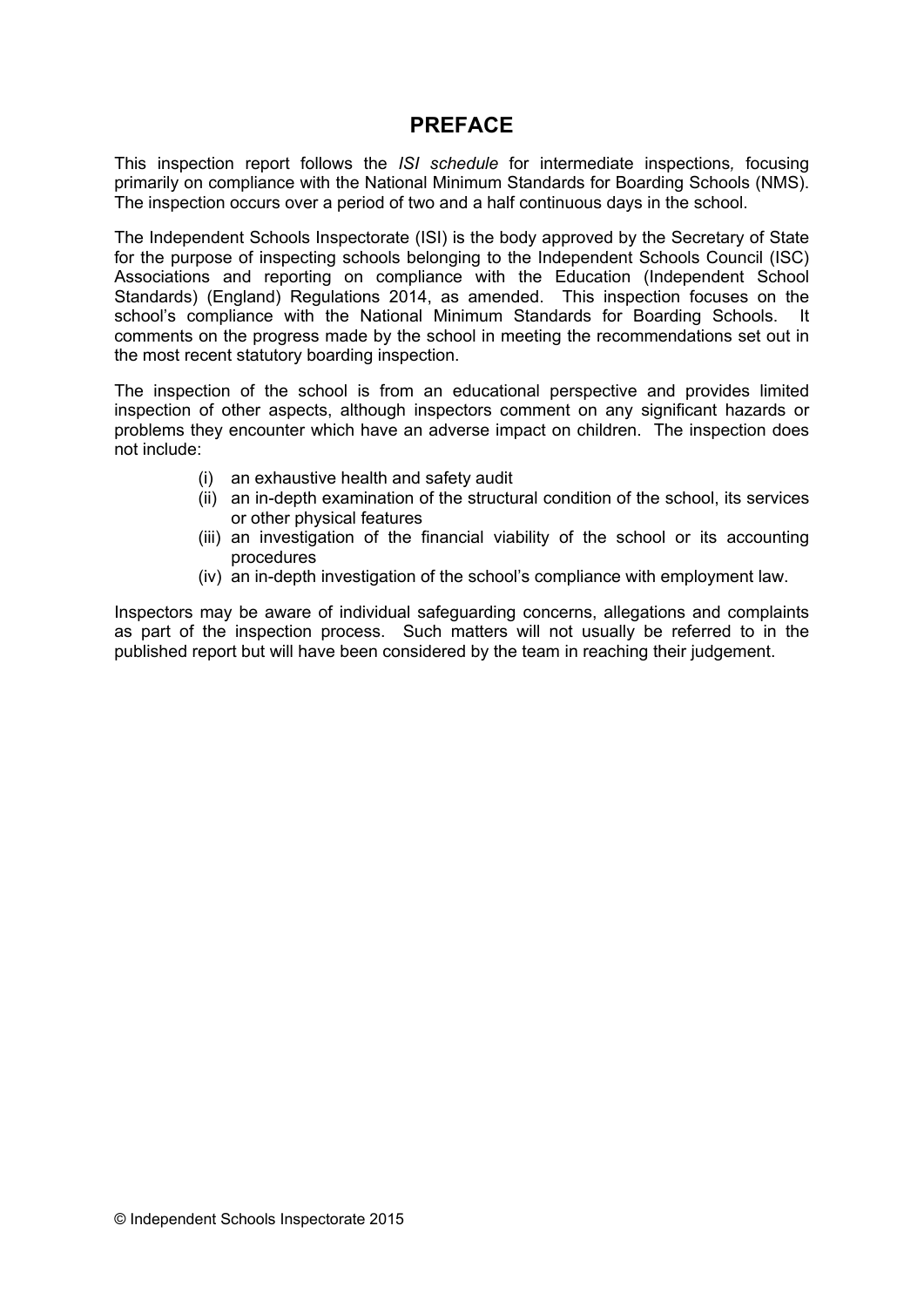# **INSPECTION EVIDENCE**

The inspectors conducted formal interviews with boarders, held discussions with senior members of staff and with a representative of the governors, observed a sample of the extra-curricular activities that occurred during the inspection period and attended registration sessions. Inspectors visited each of the boarding houses and the medical centre. The responses of parents and boarding pupils to pre-inspection questionnaires were analysed, and the inspectors examined regulatory documentation made available by the school.

## **Inspectors**

| Mr Rodney Fox              | Reporting Inspector                                        |
|----------------------------|------------------------------------------------------------|
| Mrs Elizabeth Bassett      | Team Inspector for Boarding (Housemistress, HMC school)    |
| <b>Mrs Ruth Coomber</b>    | Team Inspector for Boarding (Head of Boarding, HMC school) |
| <b>Mrs Hilary Moriarty</b> | Team Inspector for Boarding (Former Head, GSA school)      |
| Mr Michael Tonks           | Team Inspector for Boarding (Second Master, HMC school)    |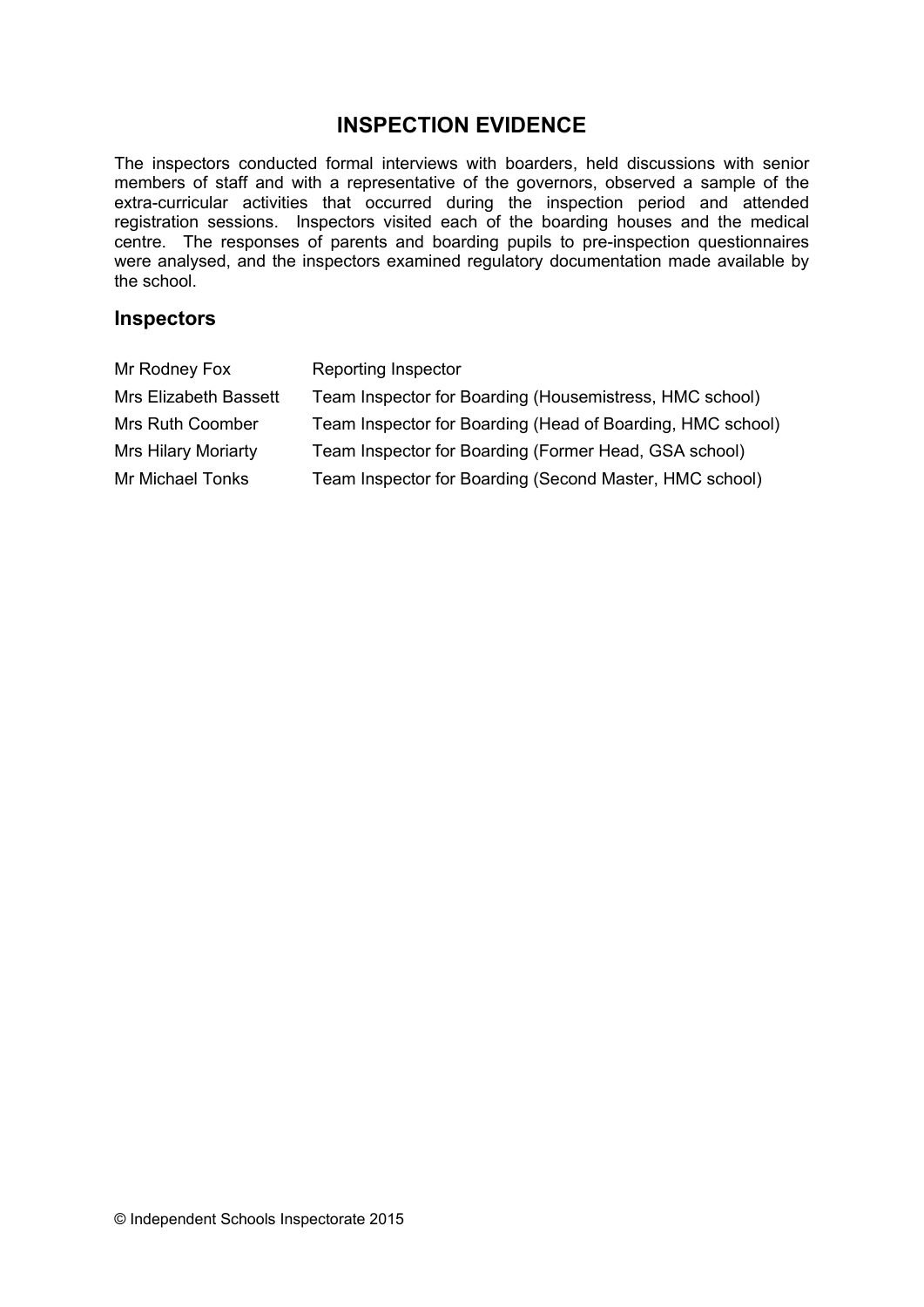# **CONTENTS**

Page

| 1            | THE CHARACTERISTICS OF THE SCHOOL                   |   |
|--------------|-----------------------------------------------------|---|
| $\mathbf{2}$ | <b>SUMMARY</b>                                      | 2 |
|              | (i) Compliance with regulatory requirements         | 2 |
|              | (ii) Recommendations for further improvement        | 2 |
|              | (iii) Progress since the previous inspection        | 2 |
| 3            | <b>COMPLIANCE WITH NATIONAL MINIMUM STANDARDS</b>   | 3 |
| (a)          | Boarding provision and care                         | 3 |
| (b)          | Arrangements for welfare and safeguarding           | 4 |
| (C)          | Leadership and management of the boarding provision | 5 |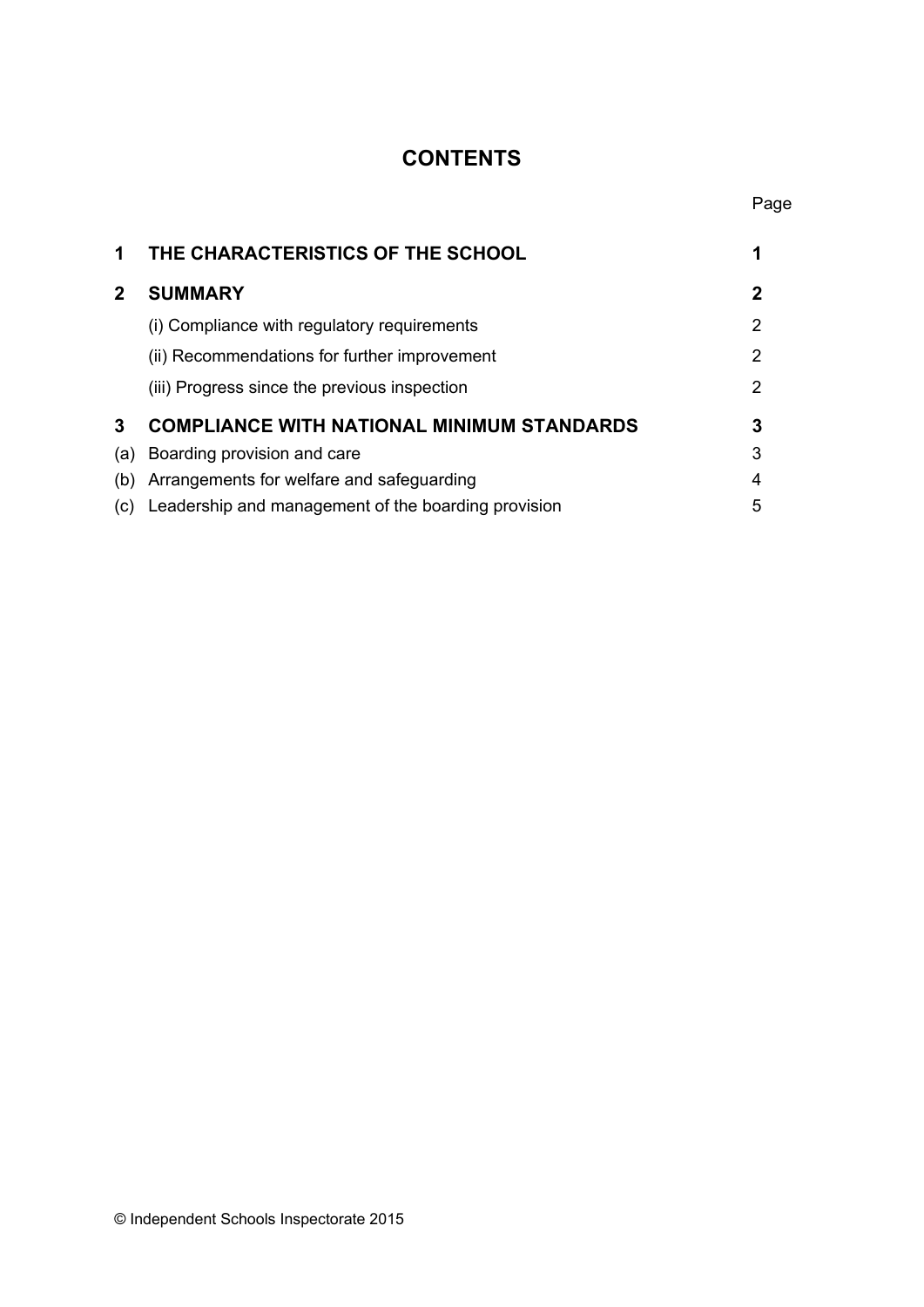#### $1<sub>1</sub>$ THE CHARACTERISTICS OF THE SCHOOL

- $1.1$ Marlborough College was founded in 1843 to educate the sons of Church of England clergymen. It retains a strong association with the Anglican Church, although today it is a co-educational boarding school for over 900 pupils from the ages of 13 to 18. welcoming all faiths. The school is an educational charity governed by its trustees, known as the Council.
- $1.2$ The school aims to quide pupils towards the discovery and development of their abilities and talents in the broadest sense, through the academic curriculum as well as through the broad spectrum of the co-curricular provision. Its pastoral aims draw on the principles of responsibility, respect and rigour, at the heart of its educational philosophy. It seeks to enable pupils to develop the personal resources to be good and to be happy. A key aim of the co-curricular provision is for all pupils to find areas of excellence and/or interest that will stay with them well beyond leaving school
- $1.3$ The school occupies an extensive site on the edge of the market town of Marlborough in Wiltshire. The original buildings, which date from the eighteenth century, have been augmented throughout the school's history to meet contemporary needs. Boarders stay in one of fifteen houses, accommodating those in Years 9 to 13. Six are for boys, five for girls and four accommodate boys in all vears, with girls in Years 12 and 13. Each of the houses has its own premises within easy walking distance of the main school buildings and its own resident staff.
- $14$ The leadership has been in post since September 2012. A fifth girls' boarding house was opened in 2012 as part of a continuing development of boarding accommodation.
- $15$ Of the 928 pupils in the school at the time of the inspection. 405 were in Years 12 and 13, 230 boys and 175 girls. All except 37 were boarders. Most pupils come from business or professional families living in the south of England. No pupil has a statement of special educational needs. The school has identified 155 pupils as having special educational needs and/or disabilities, mostly dyslexia or dyspraxia, of whom 90 receive specialist support. Seventeen pupils who speak English as an additional language receive help with their English language skills.
- $1.6$ National Curriculum (NC) nomenclature is used throughout this report to refer to year groups in the school. The year group nomenclature used by the school and its National Curriculum equivalence are shown in the following table.

| School      | NC name |
|-------------|---------|
| Shell       | Year 9  |
| Remove      | Year 10 |
| Hundred     | Year 11 |
| Lower sixth | Year 12 |
| Upper sixth | Year 13 |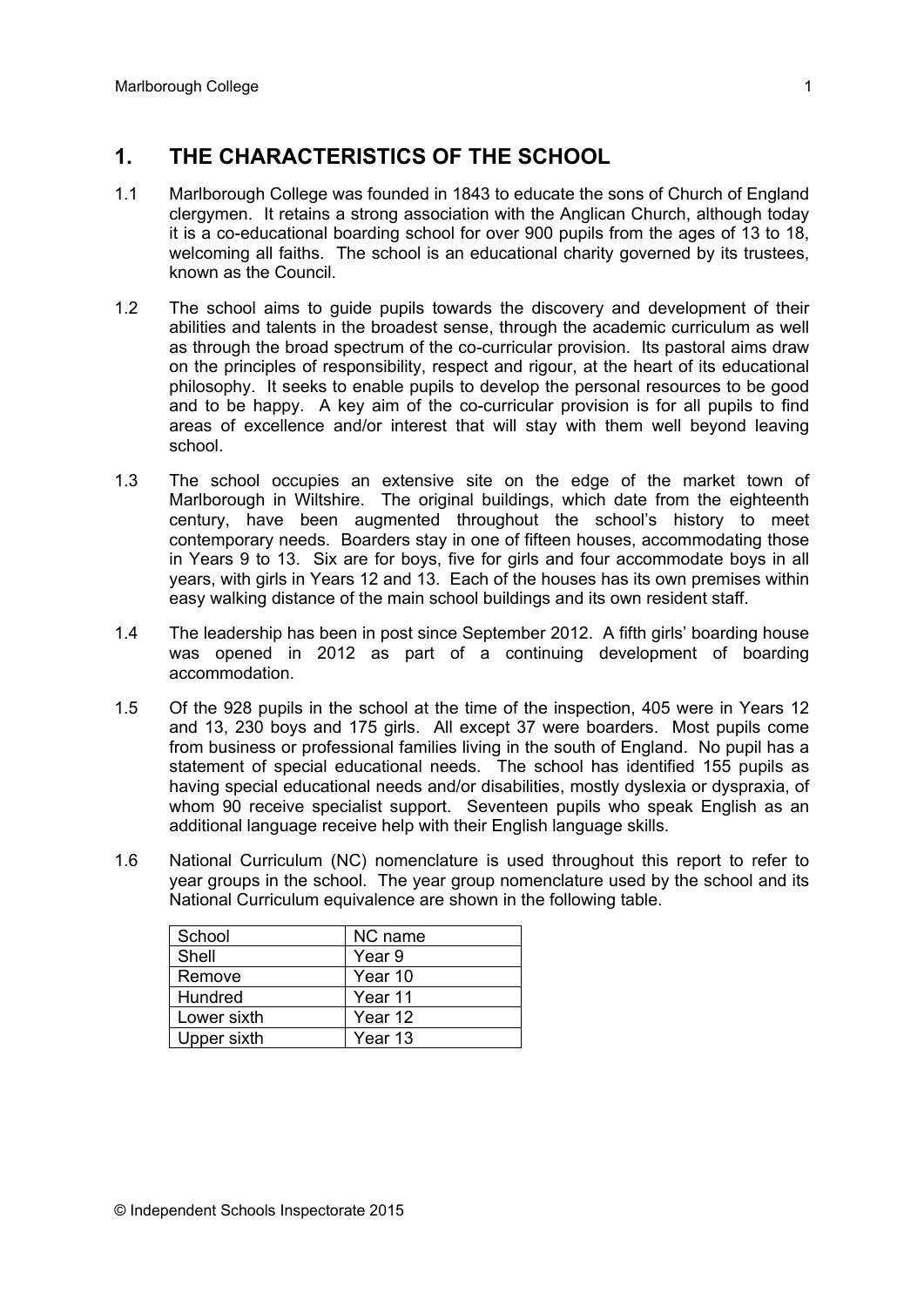#### $2<sub>1</sub>$ **SUMMARY**

### (i) Compliance with regulatory requirements

 $21$ The school meets all the National Minimum Standards for Boarding Schools 2013.

### (ii) Recommendations for further improvement

- $2.2$ The school is advised to make the following improvements.
	- 1. Provide greater support for house staff with the assessment and portable appliance testing of boarders' electrical equipment.
	- 2. Improve communication procedures between houses and the medical centre so that there is greater awareness of which medicines and over-the-counter remedies are being kept and used in the houses.

### (iii) Progress since the previous inspection

 $2.3$ The previous boarding welfare inspection was undertaken by ISI in March 2012. That inspection made no recommendations for improvement that were relevant to boarding welfare or provision.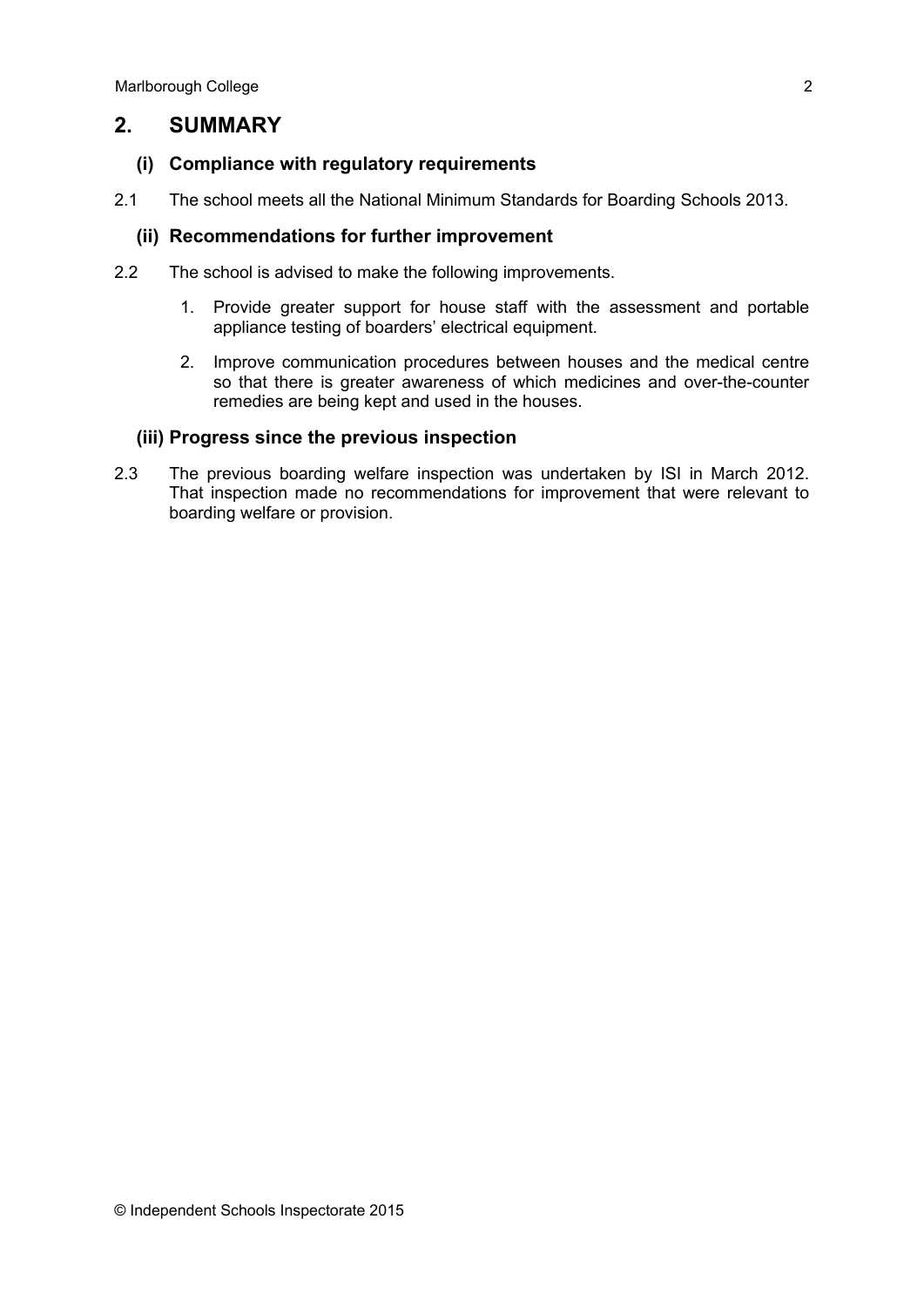#### **COMPLIANCE WITH NATIONAL MINIMUM STANDARDS**  $3<sub>l</sub>$

## 3.(a) Boarding provision and care

- $3.1$ The school meets all the NMS under this section.
- $3.2$ New boarders are given an appropriate induction programme that starts before they arrive and continues through their first half-term. Boarders are confident that they have a wide choice of staff, including their tutor and housemaster or mistress, to whom they can turn for guidance with personal issues. An independent listener is available and suitably advertised by the school. His contact details and other helpline numbers are evident in all boarding houses. [NMS 2]
- $3.3$ A suitable range of policies and procedures for the care of boarders who are unwell is established, but effective monitoring of the use of medicines and over-the-counter remedies is hampered by unclear communication procedures between the houses and the medical centre. The medical centre is suitably staffed by qualified nurses and the accommodation is appropriate for the co-educational needs of the school, including sufficient provision for isolation. Access to specialised medical services is readily available and the school facilitates making appointments and arranging transport. Prescribed medications are only dispensed to those for whom they are intended. Boarders may self-medicate, following suitable risk assessment. Medical confidentiality and, where appropriate, the right of boarders as patients to give or withhold consent for treatment, are respected. [NMS 3]
- $3.4$ Boarders have sufficient and varied means to make contact with parents and families. Boarders replying to the pre-inspection questionnaire and in interviews were clear that communication with family and friends is easy. [NMS 4]
- $3.5$ All sleeping areas are appropriate and such accommodation in mixed houses is separate and effectively managed. Boarding houses have suitable areas for private study and recreation. The washing facilities available are sufficient and provide appropriate privacy. Heating, lighting and ventilation are suitable and premises are suitably cleaned and maintained. Appropriate measures are taken to adapt accommodation and facilities for boarders with restricted mobility. Boarding houses are suitably furnished and designed to meet the needs of those living in them. Boarders may personalise their areas if they wish. Effective measures are in place to ensure that unauthorised persons do not have unsupervised access to boarders or their houses. Any use of CCTV does not intrude unreasonably on boarders' privacy. [NMS 5]
- $3.6$ In questionnaire responses and interviews, a very large majority of boarders were satisfied with the quality of the food. Meals are healthy, nutritious and meet boarders' individual needs, including those with special dietary requirements. In both central and house dining, accommodation and facilities are clean and hygienic. including those areas where boarders can prepare their own snacks. Boarders have suitable access to drinking water. [NMS 8]
- $3.7$ The central laundry facility ensures that boarders' needs are adequately met, and dedicated areas for the safe storage of items in the houses ensure their safe return. Boarders can use the school shop or visit the town to purchase personal and stationery items. Boarders confirmed that their possessions, including valuables and money, are safe and that they are able to secure such items. [NMS 9]
- $3.8$ The comprehensive range of activities for boarders occurs throughout the week and at weekends, and appreciation of this was expressed in the questionnaire responses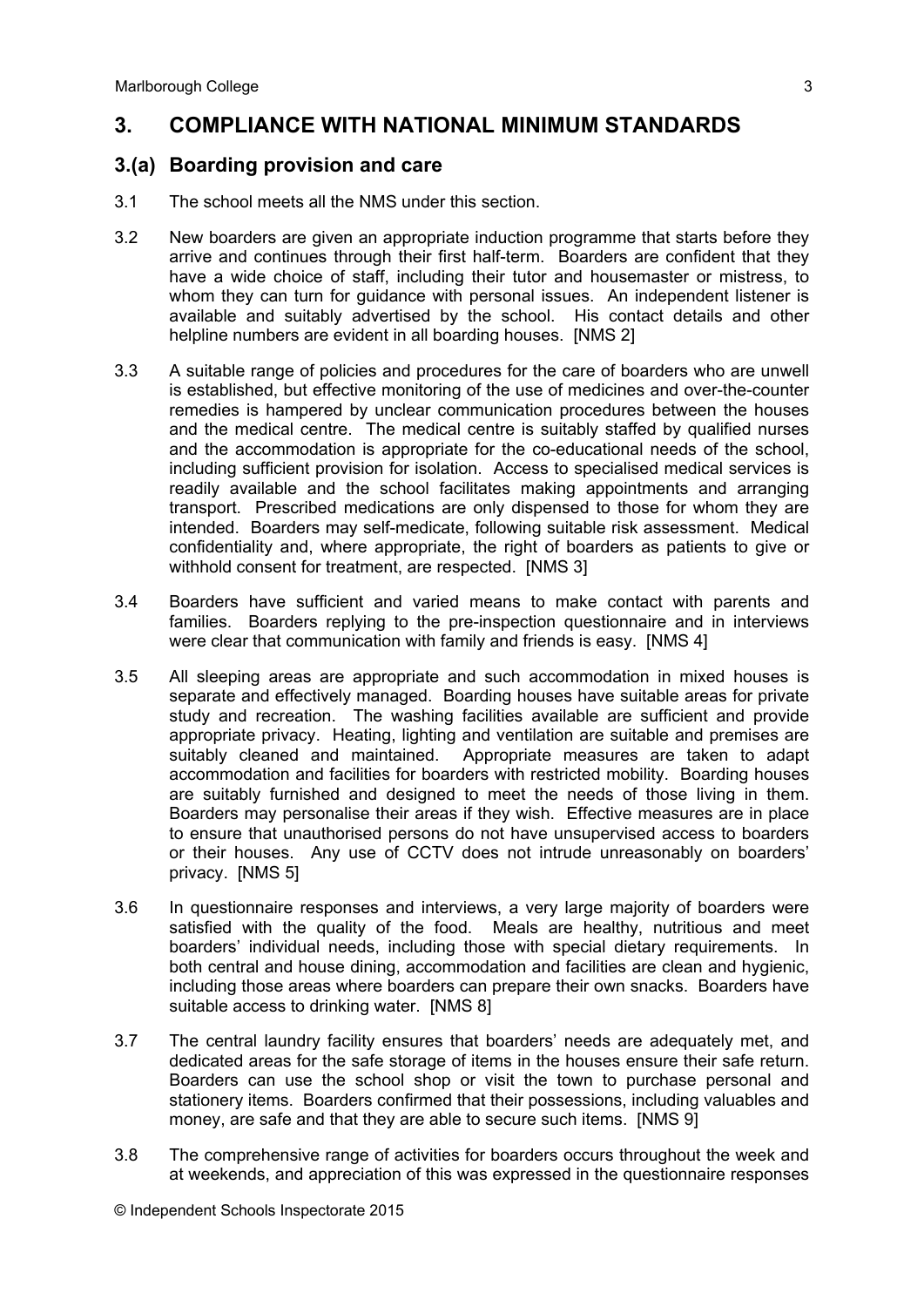of both parents and boarders. The extensive site and premises offer a variety of safe places where boarders can be alone if they wish. The school does not place unusually onerous demands on boarders. Through the use of the internet, television and printed media, boarders have ready access to information relating to national and international issues. Use of the internet is suitably filtered to safeguard boarders. [NMS 10]

## 3.(b) Arrangements for welfare and safeguarding

- $3.9$ The school meets all the NMS under this section.
- $3.10$ A wide-ranging health and safety policy is effectively implemented, to promote the safety and welfare of all users of the school site. Procedures for the portable appliance testing of school equipment are appropriate but those for pupils' equipment are overly reliant on visual inspection by untrained house staff. The school's premises and facilities are appropriately maintained so as to minimise any health and safety hazards. [NMS 6]
- $3.11$ The school complies fully with fire regulations. Fire safety equipment is regularly checked and suitably maintained. Fire evacuation practices are held every term in all houses, including during 'boarding time'. [NMS 7]
- $3.12$ The school's safeguarding policy has recently been amended to bring it fully into line with the most recent regulations and quidance. All staff are suitably trained in safequarding and understand the procedures to be followed in the case of concern about a pupil. Records are carefully and securely kept. A designated governor liaises closely with the school's child protection officer. The full governing board scrupulously reviews both the policy and its implementation annually, although their minutes are not sufficiently explicit about their adoption of the policy and affirmation of its effectiveness. [NMS 11]
- $3.13$ The school has a suitable range of policies to promote good behaviour and combat any bullying. Pupils at all levels of the school report that bullying is uncommon and well managed if it does occur, confirmed in school records. A small minority of pupils responding to the questionnaire felt that some staff use sanctions and rewards unfairly. Inspection of school records did not reveal any evidence to support this view. Staff and boarders understand the procedures and policies to promote good behaviour and recognise their importance. [NMS 12]
- $3.14$ Recruitment checks on new staff and other adults working with boarders are carried out rigorously and recorded carefully on a single central register. Persons over 16 who are neither on the roll nor employees of the school but who live on the same premises as boarders are required to undergo checks with the Disclosure and Barring Service to ensure their suitability. They are also required to enter into a written agreement with the school which sets out the terms of their accommodation and the school's expectations of their conduct, and that of any visitors that they may have, with respect to the safeguarding of boarders. Visitors to boarding houses cannot gain access without being admitted and taken to the member of staff on duty. The school does not appoint guardians on behalf of parents. [NMS 14]